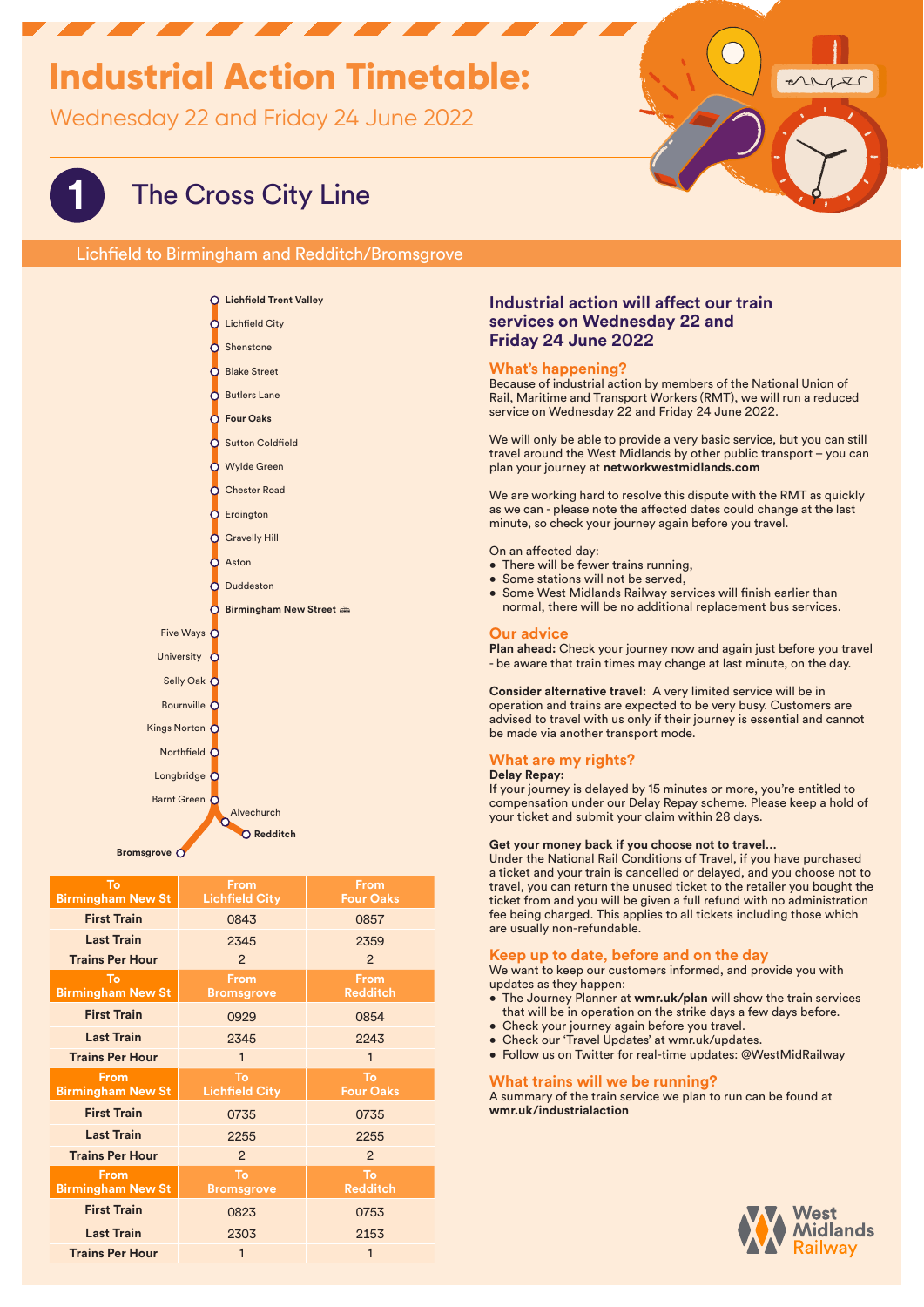# **Lichfield to Birmingham and Redditch / Bromsgrove**

| <b>Example 15</b> Lichfield Trent Valley d                 |      |           |      |           |                                                                       |      |           |      |                                    |      |           |                     |      |      |      |                                                                  |      |                                                                                      |           |           |      |      |                     |      | 0839 0909 0939 1009 1039 1109 1139 1209 1239 1309 1339 1409 1439 1509 1539 1609 1639 1709 1739 1809 1839 1909 1939 2009 |      |
|------------------------------------------------------------|------|-----------|------|-----------|-----------------------------------------------------------------------|------|-----------|------|------------------------------------|------|-----------|---------------------|------|------|------|------------------------------------------------------------------|------|--------------------------------------------------------------------------------------|-----------|-----------|------|------|---------------------|------|-------------------------------------------------------------------------------------------------------------------------|------|
| <b>ED Lichfield City d</b>                                 |      |           |      | 0843 0913 | 0943                                                                  |      |           |      | 1043 1113 1143                     |      |           |                     |      |      |      |                                                                  |      | 1213 1243 1313 1343 1413 1443 1513 1543 1613 1643 1713                               |           |           | 1743 | 1813 | 1843 1913           |      | 1943                                                                                                                    | 2013 |
| Shenstone d                                                |      |           |      |           | 0848 0918 0948 1018                                                   |      | 1048      |      | 1118 1148                          |      |           |                     |      |      |      |                                                                  |      | 1218 1248 1318 1348 1418 1448 1518 1548 1618 1648 1718                               |           |           | 1748 | 1818 | 1848 1918 1948      |      |                                                                                                                         | 2018 |
| <b>Blake Street d</b>                                      |      |           |      |           | 0852 0922 0952 1022                                                   |      |           |      |                                    |      |           |                     |      |      |      |                                                                  |      | 1052 1122 1152 1222 1252 1322 1352 1422 1452 1522 1552 1622                          |           | 1652 1722 | 1752 | 1822 | 1852 1922 1952      |      |                                                                                                                         | 2022 |
| Butlers Lane d                                             |      |           | 0854 | 0924      | 0954                                                                  | 1024 | 1054      |      |                                    |      |           |                     |      |      |      |                                                                  |      | 1124 1154 1224 1254 1324 1354 1424 1454 1524 1554 1624                               | 1654 1724 |           | 1754 | 1824 | 1854 1924           |      | 1954                                                                                                                    | 2024 |
| Four Oaks d                                                |      |           | 0857 | 0927      | 0957                                                                  | 1027 | 1057      | 1127 | 1157                               | 1227 | 1257      | 1327                | 1357 | 1427 | 1457 | 1527 1557                                                        |      | 1627                                                                                 | 1657      |           | 1757 | 1827 | 1857                | 1927 | 1957                                                                                                                    | 2027 |
| Sutton Coldfield d                                         |      |           |      | 0900 0930 | 1000                                                                  | 1030 | 1100      |      |                                    |      |           |                     |      |      |      |                                                                  |      | 1130 1200 1230 1300 1330 1400 1430 1500 1530 1600 1630 1700                          |           | 1730      | 1800 | 1830 | 1900 1930           |      | 2000                                                                                                                    | 2030 |
| Wylde Green d                                              |      |           |      | 0903 0933 | 1003                                                                  | 1033 | 1103      |      | 1133 1203                          | 1233 |           |                     |      |      |      |                                                                  |      | 1303 1333 1403 1433 1503 1533 1603 1633 1703                                         |           | 1733      | 1803 | 1833 | 1903                | 1933 | 2003                                                                                                                    | 2033 |
| Chester Road d                                             |      |           |      | 0905 0935 | 1005 1035                                                             |      |           |      |                                    |      |           |                     |      |      |      |                                                                  |      | 1105 1135 1205 1235 1305 1335 1405 1435 1505 1535 1605 1635 1705 1735                |           |           | 1805 | 1835 | 1905 1935 2005      |      |                                                                                                                         | 2035 |
| Erdington d                                                |      |           |      | 0907 0937 | 1007                                                                  | 1037 | 1107      |      | 1137 1207 1237                     |      |           |                     |      |      |      | 1307 1337 1407 1437 1507 1537 1607                               |      | 1637                                                                                 | 1707      | 1737      | 1807 | 1837 | 1907 1937           |      | 2007                                                                                                                    | 2037 |
| Gravelly Hill d                                            |      |           |      | 0910 0940 |                                                                       | 1040 | 1110      | 1140 | 1210 1240                          |      |           |                     |      |      |      |                                                                  |      | 1310 1340 1410 1440 1510 1540 1610 1640 1710                                         |           | 1740      | 1810 | 1840 | 1910 1940           |      | 2010                                                                                                                    | 2040 |
| Aston d                                                    |      |           |      | 0913 0943 | 1013                                                                  |      |           |      |                                    |      |           |                     |      |      |      |                                                                  |      | 1043 1113 1143 1213 1243 1313 1343 1413 1443 1513 1543 1613 1643 1713                |           | 1743      | 1813 |      | 1843 1913 1943      |      | 2013 2043                                                                                                               |      |
| <b><i>a</i></b> Birmingham New St a                        |      |           |      | 0920 0950 | 1020                                                                  | 1050 | 1120      | 1150 | 1220                               |      | 1250 1320 |                     |      |      |      | 1350 1420 1450 1520 1550 1620                                    |      | 1650                                                                                 | 1720      | 1750      | 1820 | 1850 | 1920 1950           |      | 2020                                                                                                                    | 2050 |
| <b>et all Birmingham New St d 0753 0823 0853 0923 0953</b> |      |           |      |           | 1023                                                                  |      |           |      |                                    |      |           |                     |      |      |      | 1053 1123 1153 1223 1253 1323 1353 1423 1453 1523 1553 1623      |      | 1653                                                                                 | 1723      | 1753      | 1823 | 1853 | 1923 1953           |      | 2023                                                                                                                    | 2053 |
| Five Ways d 0757 0827 0857 0927 0957                       |      |           |      |           | 1027 1057 1127 1157 1227 1257 1327 1357 1427 1457 1527 1557 1627 1657 |      |           |      |                                    |      |           |                     |      |      |      |                                                                  |      |                                                                                      | 1727      | 1757      | 1827 |      | 1857 1927 1957      |      | 2027                                                                                                                    | 2057 |
| University d 0801 0831 0901 0931 1001                      |      |           |      |           |                                                                       |      |           |      |                                    |      |           |                     |      |      |      | 1031 1101 1131 1201 1231 1301 1331 1401 1431 1501 1531 1601 1631 |      | 1701                                                                                 | 1731      | 1801      | 1831 | 1901 | 1931                |      |                                                                                                                         | 2101 |
| Selly Oak d 0803 0833 0903 0933 1003                       |      |           |      |           | 1033 1103 1133 1203 1233 1303 1333 1403 1433 1503 1533 1603 1633      |      |           |      |                                    |      |           |                     |      |      |      |                                                                  |      | 1703                                                                                 | 1733      | 1803      | 1833 |      | 1903 1933 2003      |      | 2033                                                                                                                    | 2103 |
| Bournville d 0806 0836 0906 0936                           |      |           |      | 1006      |                                                                       |      |           |      |                                    |      |           |                     |      |      |      |                                                                  |      | 1036 1106 1136 1206 1236 1306 1336 1406 1436 1506 1536 1606 1636 1706 1736           |           | 1806      | 1836 |      |                     |      | 1906 1936 2006 2036 2106                                                                                                |      |
| Kings Norton d 0809 0839                                   |      | 0909 0939 |      | 1009      | 1039                                                                  | 1109 |           |      | 1139 1209 1239 1309 1339 1409 1439 |      |           |                     |      |      |      | 1509 1540 1609 1639                                              |      | 1709                                                                                 | 1739      | 1809      | 1839 | 1910 | 1939 2009           |      | 2039                                                                                                                    | 2109 |
| Northfield d 0812 0842 0912 0942                           |      |           |      | 1012      | 1042 1112                                                             |      |           |      |                                    |      |           |                     |      |      |      | 1142 1212 1242 1312 1342 1412 1442 1512 1543 1612 1642 1712      |      |                                                                                      | 1742      | 1812      | 1842 | 1913 | 1942 2012 2042      |      |                                                                                                                         | 2112 |
| <b>Example 1 0816 0845 0915 0946</b>                       |      |           |      | 1015      |                                                                       |      |           |      |                                    |      |           |                     |      |      |      |                                                                  |      | 1046 1115 1146 1215 1246 1315 1346 1415 1446 1515 1546 1615 1646 1715 1746 1815 1846 |           |           |      |      | 1916 1946 2015 2045 |      |                                                                                                                         | 2115 |
| Barnt Green d 0823 0850                                    |      | 0922 0950 |      | 1022      | 1050                                                                  |      | 1122 1150 |      | 1222 1250                          |      | 1322 1350 | 1422 1450 1522 1550 |      |      |      | 1622 1650                                                        |      | 1722                                                                                 | 1750      | 1822      | 1850 | 1923 | 1950                |      | 2022 2050                                                                                                               | 2122 |
| Alvechurch d 0827                                          |      |           |      | 1026      |                                                                       | 1126 |           | 1226 |                                    | 1326 |           | 1426                |      | 1526 |      | 1626                                                             |      | 1726                                                                                 |           | 1826      |      | 1927 |                     | 2026 |                                                                                                                         | 2126 |
| Redditch a 0833                                            |      | 0931      |      | 1032      |                                                                       | 1132 |           | 1232 |                                    | 1332 |           | 1432                |      | 1532 |      | 1632                                                             |      | 1732                                                                                 |           | 1832      |      | 1933 |                     | 2032 |                                                                                                                         | 2132 |
| <b>E</b> Bromsgrove a                                      | 0856 |           | 0956 |           | 1056                                                                  |      | 1156      |      | 1256                               |      | 1356      |                     | 1456 |      | 1556 |                                                                  | 1656 |                                                                                      | 1756      |           | 1856 |      | 1956                |      | 2056                                                                                                                    |      |

| £ Lichfield Trent Valley d 2039 2109 2139 2209 2239 2310 2341 |  |      |           |  |  |
|---------------------------------------------------------------|--|------|-----------|--|--|
| £ Lichfield City d 2043 2113 2143 2213 2244 2314 2345         |  |      |           |  |  |
| Shenstone d 2048 2118 2148 2218 2249 2320 2350                |  |      |           |  |  |
| Blake Street d 2052 2122 2152 2222 2254 2324 2354             |  |      |           |  |  |
| Butlers Lane d 2054 2124 2154 2224 2257 2326 2356             |  |      |           |  |  |
| Four Oaks d 2057 2127 2157 2227 2300 2330 2359                |  |      |           |  |  |
| Sutton Coldfield d 2100 2130 2200 2230 2304 2334 0002         |  |      |           |  |  |
| Wylde Green d 2103 2133 2203 2233 2308 2337                   |  |      |           |  |  |
| Chester Road d 2105 2135 2205 2235 2311 2339                  |  |      |           |  |  |
| Erdington d 2107 2137 2207 2237 2314 2342                     |  |      |           |  |  |
| Gravelly Hill d 2110 2140 2210 2240 2317 2345                 |  |      |           |  |  |
| Aston d 2113 2143 2212 2243 2320 2349                         |  |      |           |  |  |
| and Birmingham New St a 2120 2150 2222 2251 2329 2357 0016    |  |      |           |  |  |
| and all Birmingham New St d 2123 2153 2233 2303               |  |      |           |  |  |
| Five Ways d 2127 2157 2237 2307                               |  |      |           |  |  |
| University d 2131 2201 2241 2311                              |  |      |           |  |  |
| Selly Oak d 2133 2203 2243 2313                               |  |      |           |  |  |
| Bournville d 2136 2206 2246 2316                              |  |      |           |  |  |
| Kings Norton d 2139 2209 2250 2319                            |  |      |           |  |  |
| Northfield d 2143 2212 2253 2323                              |  |      |           |  |  |
| £ Longbridge d 2146 2217 2259 2329                            |  |      |           |  |  |
| Barnt Green d 2150 2224 2303 2334                             |  |      |           |  |  |
| Alvechurch d                                                  |  | 2228 |           |  |  |
| Redditch a                                                    |  | 2234 |           |  |  |
| <b>Example 3156</b> Bromsgrove a 2156                         |  |      | 2309 2340 |  |  |

#### **Notes & Symbols**

و PlusBus add-on tickets available.<br>هغار Connection with West Midlands Metro

**a** Arrival time **d** Departure time